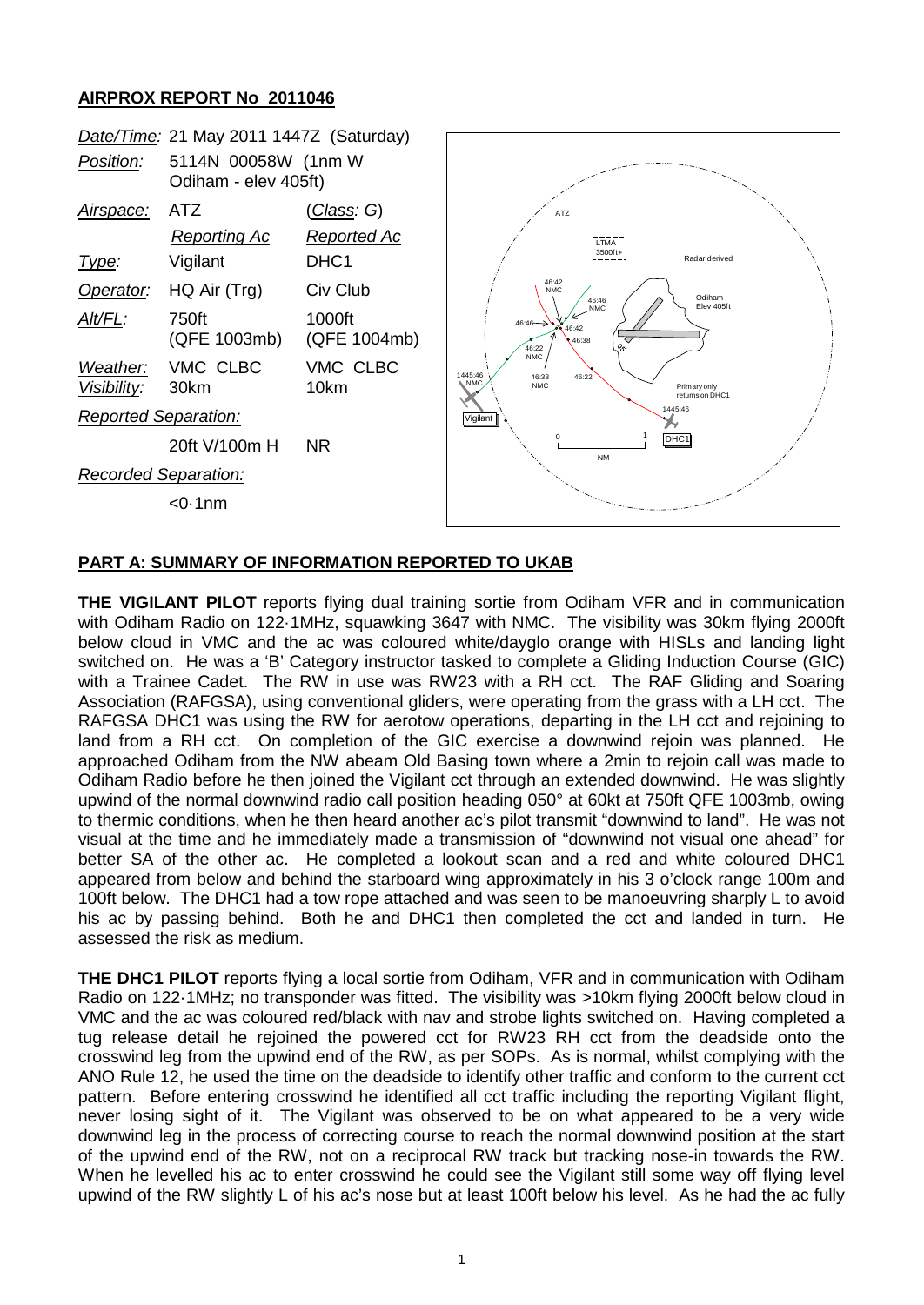in sight before he entered crosswind there was never any risk of collision. His track and position was entirely consistent with entering the crosswind for joining the cct, as illustrated in CAP413, namely across the upwind end of the RW, tight in and perpendicular to it. He progressed along the crosswind leg at 1000ft QFE at 80kt, adhering to the CAP413 guidance to 'Watch for existing circuit traffic and adjust your flightpath to sequence safely' whilst keeping the reporting ac in sight. He had to judge whether such an ac that is on the downwind leg but not yet abeam the upwind end of the RW is sufficiently far upwind that he could sequence safely by turning downwind well ahead of it from his crosswind leg or whether such a manoeuvre would cause a conflict in which case it would be normal and safe to give way and fit in behind the ac and enter downwind behind it. This latter case was exactly what he did by altering course behind the reporting ac. He believed that there was no Airprox and that as he was watching the other ac at all times from before entering the live side of the cct and was taking sensible actions to ensure separation, there was no risk of collision. He went on to say that because the reporting ac was on the downwind leg but in the process of establishing a more normal distance from the RW by the upwind end, both ac were not at the usual 90° closing angle. This he believed would have given the other pilot an illusion that there was something odd when he altered course to widen his crosswind leg further upwind to position behind the other ac.

UKAB Note(1): The UK Mil AIP at ENR AD 2-EGVO-17 Para 2.17 promulgates the Odiham ATZ as a circle 2nm radius centred on mid-point RW09/27 N511402.90 W0005634.17 from SFC to 2000ft aal; aerodrome elevation 405ft. Para 2.23 Additional Information Para 1 states 'Glider flying during daylight hours (outside ATC Ops hrs contact Odiham Radio or Kestrel Base on 122·1MHz). Special Procedures Para 3 states 'Rwy 05/23. Use restricted to ground and hover manoeuvres by Odiham hel and light ac only.'

UKAB Note (2): Odiham ATC was closed at the time of the Airprox. Frequency 122·1MHz was not recorded.

**HQ AIR (TRG)** comments that despite the DHC1 pilot's comprehensive report, there is no mention of an initial joining report call iaw CAP413. This would have aided the Vigilant pilot's awareness of other joining traffic. However, without a transcript it is not possible to say that one was not made. Joining a cct at an uncontrolled airfield requires sound lookout and self positioning of traffic and is complicated when ac join unannounced from different directions. The Vigilants are confined to the cct side because of conventional gliders operating on what would otherwise be the 'deadside'. As such, they cannot fly overhead joins and will join the downwind leg either from upwind or at 90 degrees. It is disappointing to note that the DHC1 pilot, with the Vigilant in sight, whilst reportedly trying to assess whether to fit in ahead or behind the Vigilant, continued to a point where separation was reduced to a degree that alarmed the Vigilant pilot. An early turn to position ahead or behind the other joining ac would have avoided the situation. Whilst the DHC1 pilot called 'downwind' he never was according to the Vigilant pilot's report and the radar trace, and the call was therefore contrary to CAP413, being neither on the downwind leg or abeam the upwind threshold. The call did, however, alert the Vigilant pilot to his presence, albeit rather later than necessary. It is unclear which ac, if either, was technically established in the cct at the point the Airprox was called. This incident is probably a conflict between 2 ac joining the visual cct on differing profiles, not aided by incomplete comms. Air Cmd are engaging with RAF Odiham to ensure that cct procedures between Vigilant and Gliding Club ac are robust and to ensure that Club ac conform to the standard RT procedures in the cct.

UKAB Note (3): The Heathrow radar recording at 1445:46 shows the Vigilant 2·2nm WSW of Odiham tracking 050° squawking 3647 NMC. At the same time a primary only return is seen, believed to be the DHC1, 0·9nm S of Odiham tracking 305°. The Vigilant then enters the ATZ on a steady track with the DHC1 converging from its 2 o'clock position. At 1446:22 the Vigilant is seen to have turned R approximately 20° whilst the DHC1 converges from its 0130 position range 0.75nm whilst crossing the extended C/L RW 05/23 onto a crosswind leg. Sixteen seconds later, 1446:38, the Vigilant is seen to have turned L onto a downwind track and is about to pass through the DHC1's 12 o'clock range 0·2nm. The next sweep at 1446:42 shows the DHC1 passing <0·1nm behind the Vigilant and turning sharply L before regaining a NW'ly track.